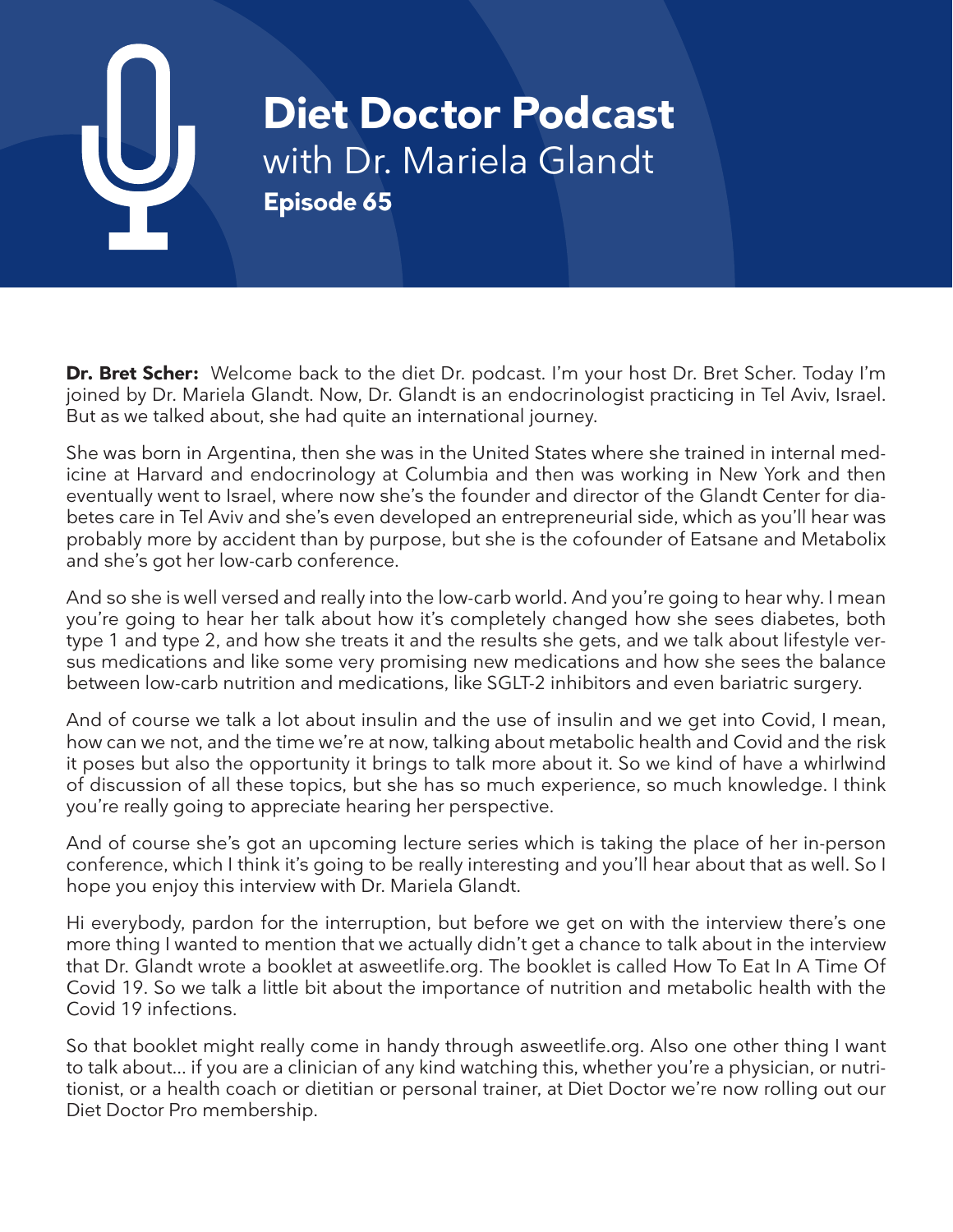And what that is, is it's a membership for professionals like you where we can work with you to provide our content, our membership benefits for all of your clients at a discounted rate and as we're developing a more interactive platform with the goal being to make it as easy as possible on you to get the greatest success with your client.

So if you're interested please reach out to me personally, Bret@DietDoctor.com or you can always leave us a message at the Diet Doctor website to see if maybe this is a good fit for you and your practice. All right, now let's get back to the interview with Dr. Mariela Glandt.

Dr. Mariela Glandt, thank you so much for joining me on the Diet Doctor podcast today.

# **Dr. Mariela Glandt:** My honor. What an honor!

**Bret:** Yeah, we've been talking about this for a while. I mean, you've been in Israel, then I've seen you at so many conferences here in the US and we keep saying we wanted to have a chance to sit down and do this interview, so I am so glad we get to do it now.

And preparing for this interview I had to research you a little bit more and I had no idea how international you were. Born in Argentina, trained at Harvard and then Columbia, working in New York and then going to Israel. So what is it in your background that made you kind of move around so much and makes you so international here?

**Mariela:** I guess I'm a wandering Jew. I guess, my parents since I was little they wanted me to study... At Princeton, my dad did his PhD there, then we went back to Argentina, and then moved back. And then life just took me, love just took me, so...

**Bret:** Right. The journey. I think it's so interesting because you've experienced medicine in multiple different countries and multiple different settings so I want to talk about that a little bit.

But first let's get into you are an endocrinologist, you've trained at some of the finest institutions for endocrinology, a big part of which is taking care of people with diabetes. Now knowing what you know now and looking back to the way you were trained, what's your impression about what you learned in your training about managing diabetes?

**Mariela:** I feel like I just started six years ago. I've been practicing for 20 something years. But I feel like everything I've learned in the last few years since I discovered how actually diabetes works. Like what is the root cause of diabetes.

So far removed from everything I learned in the conventional training. And I see myself now when I talk to my peers how far removed my understanding is from what everybody else's, which is kind of a lonely process. But this is a real big gap between what I used to know and what I know now since I've discovered things from a different perspective.

**Bret:** So, what is that perspective? You said, now that you understand the root cause of diabetes... So, what do you see is the root cause of diabetes?

**Mariela:** I think it's basically the glucose centric approach versus the insulin... the excess insulin. To me now when I look at diabetes I think, the body is basically screaming and saying stop the madness, stop bringing in the excess; we are totally full. And this results of course in more and more insulin and for me it's all but the insulin.

And diabetes is just a symptom. It's a severe symptom of this. But it's not all about the glucose.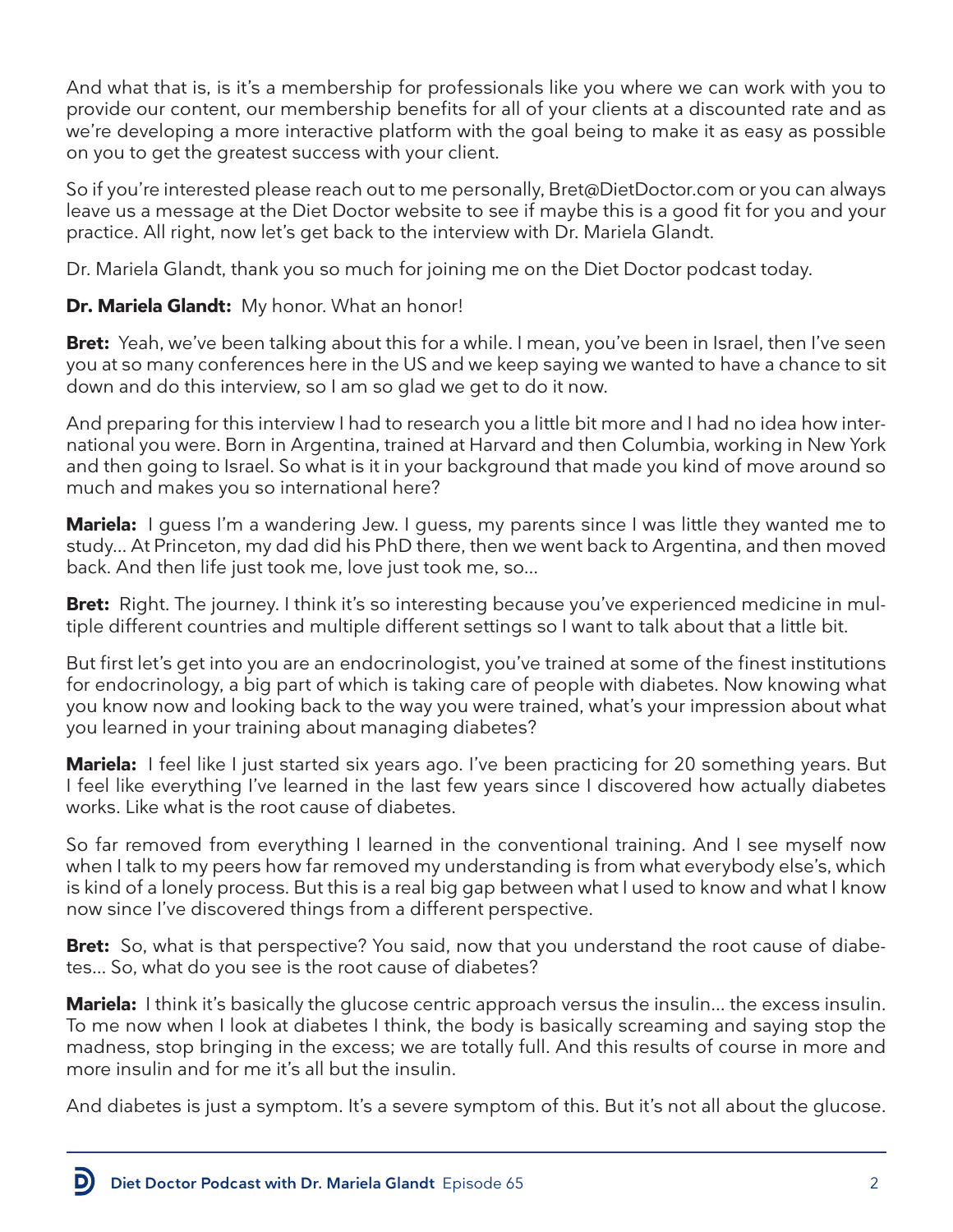Glucose is one of the many symptoms of insulin resistance. So I think this is where I really... the perspective is different.

**Bret:** Yeah, so you were trained that the disease is that high glucose. And you lower the high glucose by giving more insulin. But now it sounds like you've realized the problem is the high insulin and you can reduce the problem, the underlying problem, by reducing the insulin to start with. Which is amazing, that it can just not be a little bit off, but like 180° backwards. And just like amazes me and I'd imagine as an endocrinologist going through this, it's got to amaze you as well.

**Mariela:** It is because, you know, we've been trained to lower insulin whatever it takes. So if you have to give a ton of insulin and you just--

**Bret:** The glucose... lower the glucose whatever it takes.

**Mariela:** Sorry, I'm speaking Hebrew. In order to lower the sugar, just give as much insulin as necessary, but we know that that's not the approach because that just makes the disease worse. It's kind of like a Band-Aid, right?

**Bret:** Right.

**Mariela:** It might make things better temporarily, but just makes the underlying process worse.

**Bret:** Right, and actually we're talking about diabetes as if it's one thing. So there's type 2 diabetes and type 1 diabetes, but interestingly some of the pathophysiology stays the same. And you wrote an interesting article about reclassifying type 1 diabetes. So first give a sort of the basics of the difference between type 1 and type 2 and then tell us about why we should reclassify type 1 and how you see it.

**Mariela:** Basically I think they are opposites, the type 1 and type 2 diabetes. Type 1 diabetes is a lack of insulin, and type 2 diabetes is too much insulin. So we only see a real decrease in insulin years and years later if at all, but relatively speaking, there's still insulin around. And type 1 diabetes is just a lack of insulin and sometimes there happens to be some element of insulin resistance.

And the way we are treating type 1 diabetes is problematic because since the patients are told to eat as much as you want and just cover with insulin, cover with insulin, then type ones become insulin resistant, when they shouldn't have been. So there is two layers to it. So lots of times I use medications for type 2 diabetes to try to decrease the insulin resistance, to help them decrease their insulin levels, and then they really become a true type 1.

**Bret:** So that's also probably very counter to how you were trained in your endocrinology fellowship, that type 1 had a completely different physiology, that you just didn't have enough insulin, period. That's it. So give more, give more, give more. And then by eating more carbohydrates, taking more insulin, you actually make the body more insulin resistant.

So it's like a hybrid of type 1 and type 2, but the treatment doesn't seem... or the thinking doesn't seem to adapt to that. And it's still just give more insulin, give more insulin. So, I guess that's another... we said, sort of lonely, the way you see yourself among your colleagues... That's probably another one; they probably think you're crazy to be treating someone with type 1 diabetes similar to the way you treat someone with type 2. Do you see that reaction?

**Mariela:** Oh, yeah, yeah, no question. There's a lot of fear. There is a lot of fear. People are afraid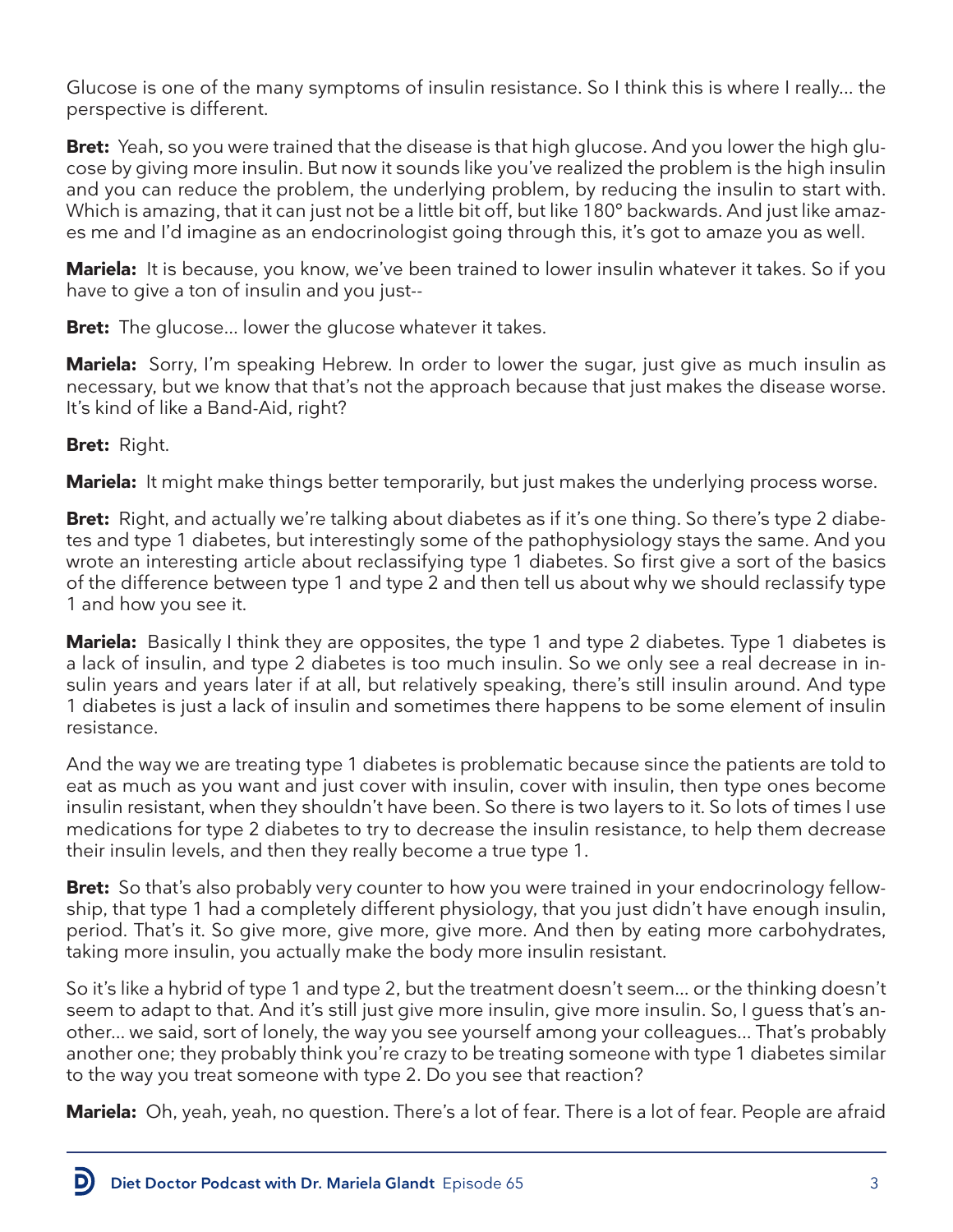of ketones and are afraid of LDL, they're afraid of saturated fat... You know, all of the things that you know so well. But it's particularly ingrained in the diabetes doctors. And endocrinologists, I think, they are the last bastion, the change.

**Bret:** I would say cardiologists, but maybe endocrinologists too. We both have our work cut out for us for educating our colleagues, for sure. So, give us an idea though... I mean since you've changed your thought process about how you approach the treatment of type 2 diabetes or type 1 diabetes, what have you seen as the results and the outcomes for your patients?

**Mariela:** You can be... It's like a point in time, right? You can see just increasing the meds and just being well-controlled okay... this is the normal treatment... You just add another medication... there's some really great new medications out there, you just keep on adding them slowly, slowly... and you maintain... It's kind of like a sort of sustain the condition.

What's so much fun about the low-carb movement and about the treatment is that you de-escalate, you de-prescribe, you give the patient so much power over their future and the abdominal obesity starts to melt away, the fatty liver goes away, the hypertension, slowly, not so fast, in my experience goes away...

And of course the sugar... I love treating diabetics actually much more than all the other metabolic syndrome because the results are so easy, the feedback is so fast. Because you see, you know, you had an A1c of 10, now you have 5.5. That's really powerful. So, it's an easy feedback that's like very positive for the patient.

**Bret:** So, would you say that the carbohydrate reduction and a strict low-carb diet is more effective at controlling type 2 diabetes than any other medication? Would you be so bold to make a statement?

**Mariela:** Absolutely. Let's look at the cutting edge medication, like SGLT2. These medications are... They are now, you know, considered miracle drugs and even getting into the cardiologist field, as now is starting to take off because they reduce heart failure and they have mortality benefit. But when you look at the A1c reduction, it's only 0.5, okay?

So you can achieve a lot more with the low-carb diet and a lot of times I have to argue with the cardiologists, because as you probably know, SGLT2 medications can be very dangerous because they do lower insulin and this is why they are so great. In my opinion. But they do so in an artificial way, because they lower sugar through the urine and when they do that, that lowers the insulin levels.

And so they do increase ketones. But when combined with a low-carb diet, it can be actually quite scary, because you can artificially lower insulin too much. And so I say, okay, so between the two, I definitely prefer that you stick with the diet. And then I take them off the SGLT2 and the cardiologist doesn't like that at all, but I love it because the patient is going to get so much more benefit out of it. Instead of a little bit of decrease in the sugar, they're going to have a huge decrease if they want to stick with the diet.

**Bret:** I think this is going to be an interesting sort of cross point of using low-carb diets, because now more and more people are being put on an SGLT2 inhibitors by their endocrinologist, by their primary care doctor and now by their cardiologist, because for so long, medications, to reduce blood sugar... might reduce blood sugar, but didn't improve cardiovascular outcomes, didn't improve your risk of dying, but now the SGLT2 inhibitors...

Diet Doctor Podcast with Dr. Mariela Glandt Episode 65 44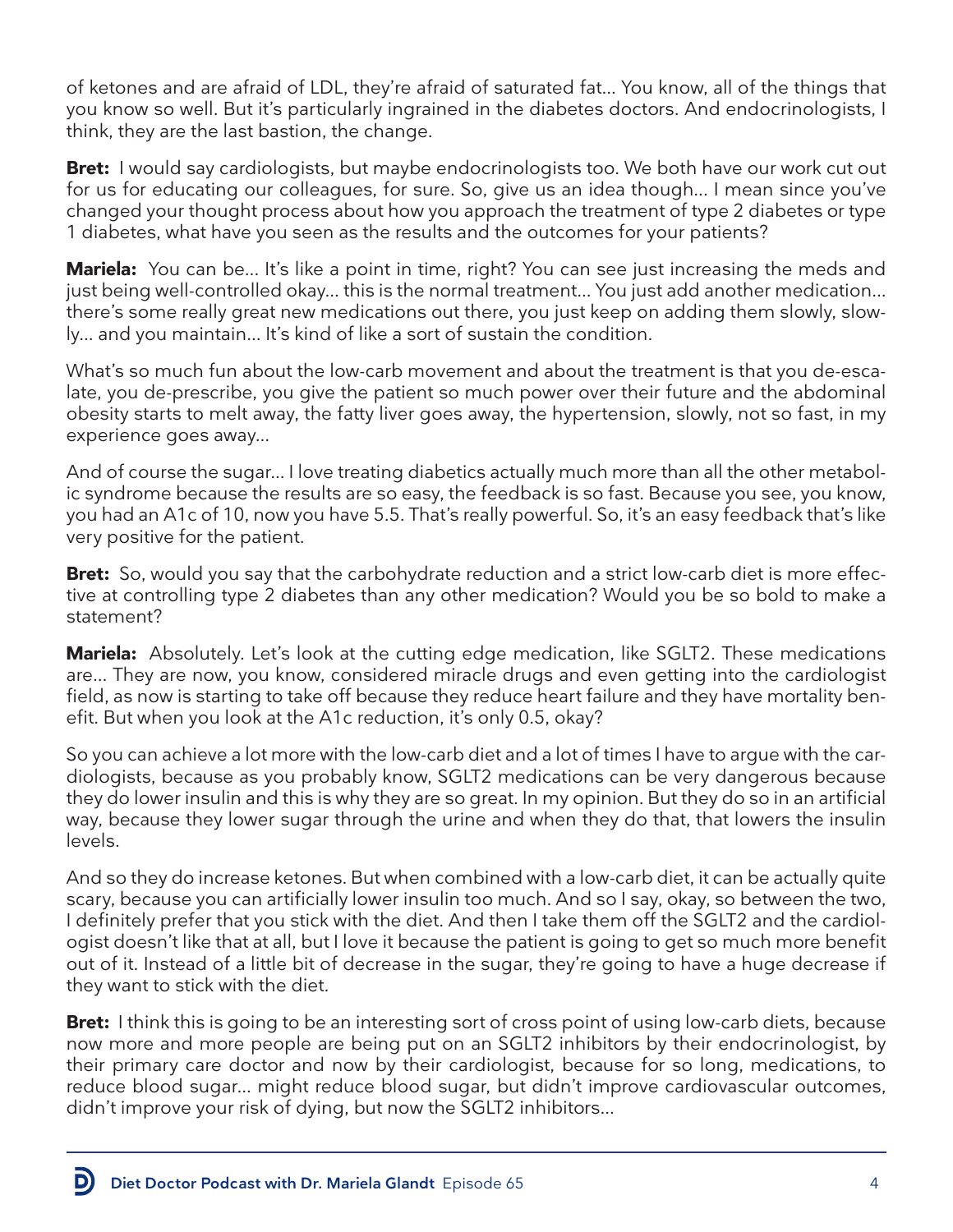Gosh, I get tongue-tied in all these things... they do reduce cardiovascular events, they do reduce mortality, so more and more people are using them thinking they are the best treatment.

But it is interesting, would you say they work kind of the same... the same mechanism as a lowcarb diet? Are they the one drug that actually does reduce the insulin like you're saying? So, do you think that's where their power and their benefit comes from?

**Mariela:** In my mind there's no question. I mean it's definitely not the blood pressure reduction, it's definitely not the weight reduction, it's definitely not the sugar reduction. To me it's the fact that... ...you are lowering insulin. And this in the end...

The heart loves ketones as we know and when you're in trouble and you're working on ketones, you're going to do better. So I am sure that it's multifaceted and not 100% straightforward as is, but just like when you reduce, when you lower insulin... a lot of people have a lot of swelling in their legs with insulin.

And you lower the insulin with the diet and then all the edema, the swelling goes away and it's just the lowering of the insulin. So, you know, it's lowering the fluids, but it's much more so when they compare it with the diuretics that you don't get the same effect, okay? There is something about lowering the insulin that is playing a role here.

**Bret:** So, how would you react to a doctor who says, look, I've got outcome data, I've got five-year outcome data, showing that these drugs have benefit. You can't say the same for a ketogenic diet, so I'd rather have my patient eat carbs and take the drug. That seems like a pretty common response, so how would you react to that?

**Mariela:** I say... it's a tough battle. I say we are probably never going to have this mortality data, because this study is just never going to be done. It quite requires millions and we're never going to have this opportunity to feed people low-carb and follow them for years in, you know, 40 centers around the world to get an answer.

So I think that mechanistically it makes more sense to go keto. I once had a conversation with Steve Phinney about this and he calls it "stealth keto", and I love the way he said that because it really is... To me this is like little keto, you know. You go on real keto and this is where you're going to get the real benefit. To me, my argument is when I put somebody... a lot of patients come to me on SGLT2. And I'm like, I already see what the SGLT2 is doing.

Give me the opportunity of taking it off and you'll see how all of the triglycerides, fatty liver, etc. improve beyond what I already see. So this is my argument and then after three months you can see the change in a committed patient.

**Bret:** That's a good point. If you've already seen what the is SGLT2 inhibitor can do then you say now, let's see what the carb reduction low-carb diet can do and if it's more impressive, then you've got your data for that individual patient.

**Mariela:** But it's a proxy, right? It's still a proxy, we don't know. That's the problem and we won't know. And we'll have to live with that.

**Bret:** Yeah, so it is sort of an uphill battle. But now you've got your own center for diabetes care in Tel Aviv. So what is the reception in Israel, because every place is different in terms of the culture, in terms of the atmosphere, in terms of the nutrition, you know, in terms of the history.

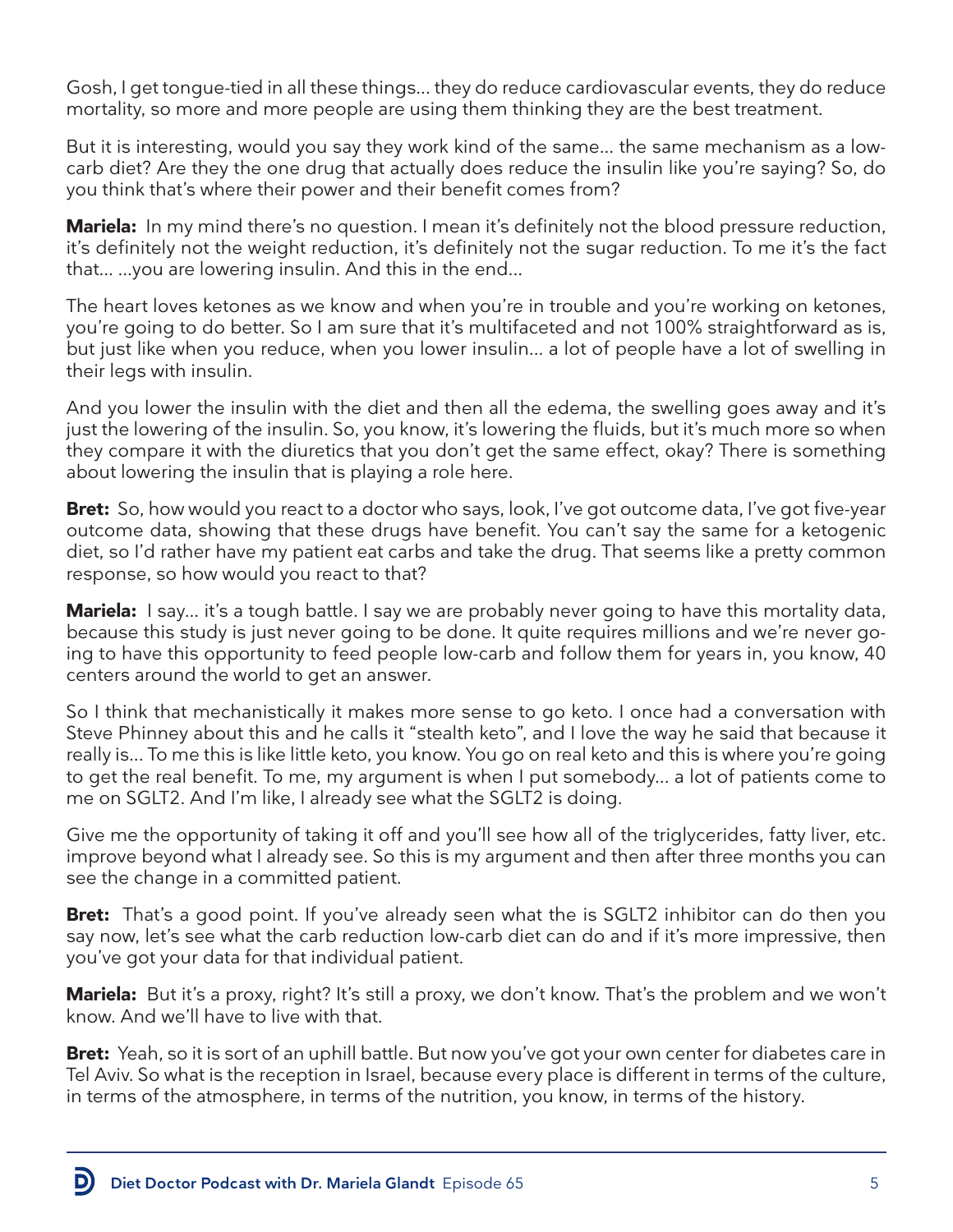So when you now are sort of putting your stake in the ground, it's like, we are treating type 2 diabetes and type 1 diabetes with carbohydrate reduction, what do you think is the reaction for most people from a cultural standpoint? Because I remember I've been to Israel like 30 years ago. But there's the shawarma, where they just cut the meat which is great, but it's packed in a pita. And every Friday out comes the challah and the bread and so it is... so there's this carb culture. So what's the reaction there?

**Mariela:** And don't forget the fruit. There's a huge bowl of fruit in every kitchen, it's part of the culture. It's actually part of the national identity... the orange from the... It's very much linked to the identity of the country. And when you tell somebody, we're going to leave the fruits aside for now, they are like, what? It's like there's no way. Fruit doesn't even count as a food. So it's a very big battle. Bread is also huge... actually from this need for bread I had...

Two things, first of all what happened is that I started making bread from the recipe book that we see, that we know so well and I started out recommending the patients, go make your own bread. I am personally more on the carnivore side. I really love a very clean diet. I like meat, chicken, fish, eggs. But a lot of patients fall because of the bread, they cannot do it.

They just cannot do it. So then I said okay, you know, the best is the enemy of the good and we're going to need something to help us out. And this is how I started making bread and chocolate that fit the diet. And this has become a real startup which is kind of comical to me and I can't believe this is actually happening. But it became a real thing. And we were able to... we're actually launching in the US very soon...

**Bret:** So this is Eatsane?

# **Mariela:** Yes.

D

**Bret:** And so you make your own low-carb pitas and your own low-carb breads?

**Mariela:** Yes, low-carb pitas are very soon coming out. They are... I see the flat sugar... no increase in insulin or sugar actually. And it's very tasty and no artificial sweeteners because I really am against the artificial sweeteners because I just see how it keeps you addicted and it makes it much harder to drop the addiction. So, I looked for that and I couldn't find it so this is how I started making it.

**Bret:** You said you think it's comical. So does that mean, like you never had any sort of entrepreneurial aspirations, you never wanted to set out to create your business? It just like fell on your lap and you looked around and no one's doing it and it's like I guess I have to do it? Is that basically how it happened?

**Mariela:** That's basically what happened. Also, the two things happened... I started by opening my own clinic, I wanted to give the patients a chocolate when they left as like a twist, you know... you can have a happy life even eating low-carb. But then I started looking for chocolates and I couldn't find them anywhere.

So I started, I brought like 10 kg of dark chocolate from Argentina and started making it in my kitchen and then wrapping it in this paper that I bought from Amazon... Very, very homemade. And the patients were like, this is awesome... like why aren't you making this for real? And finally one patient who actually had his daughter... I normally don't treat kids, but he totally convinced me to take care of his daughter...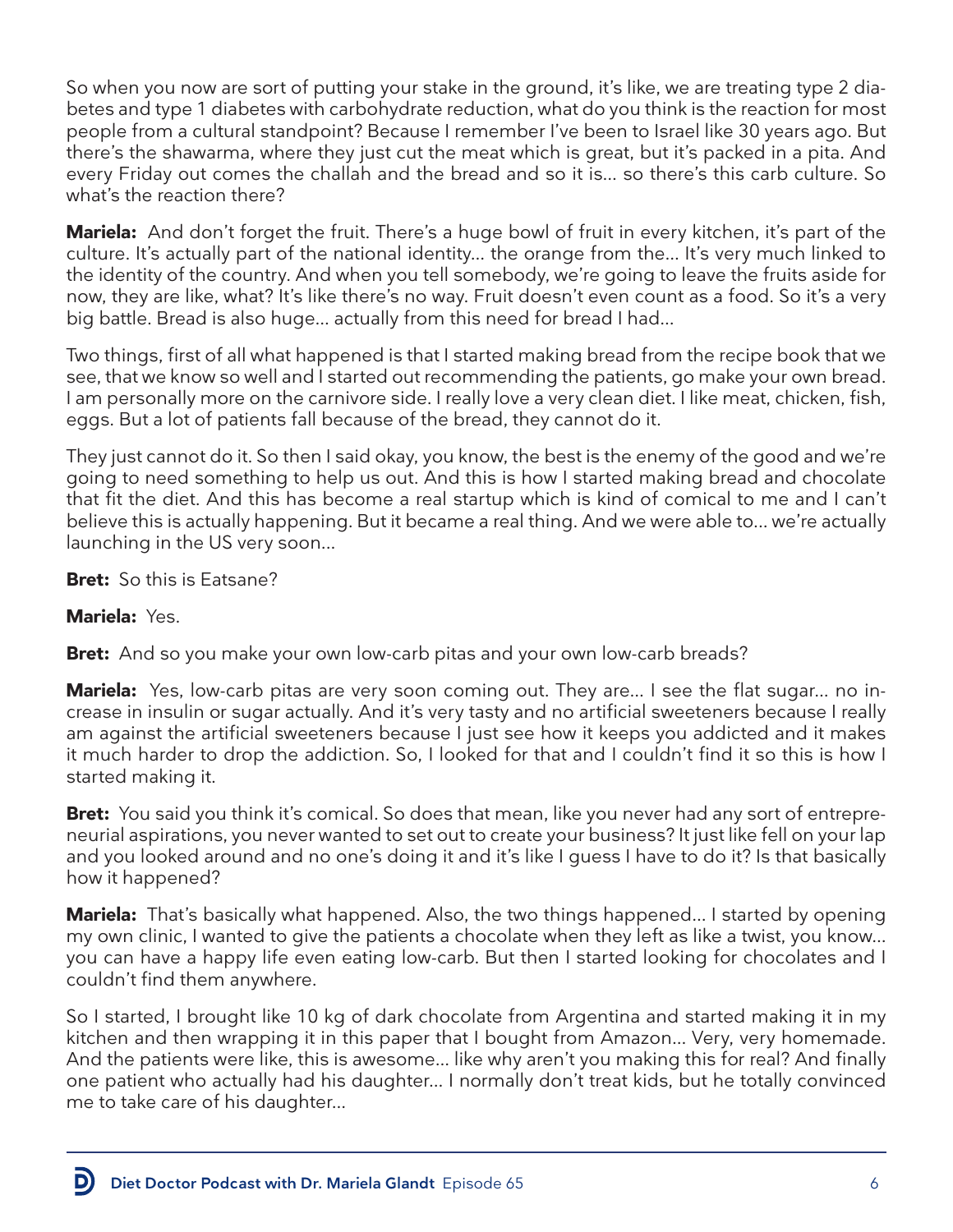He was like, okay we're doing this... and the whole thing took off slowly. Because he wasn't in the food business and I had no idea whatsoever. So it is comical and my family still can't believe it... But it's very helpful, it really helps people.

**Bret:** Yeah, I think that's such a great example of meeting patients where they are and we hear that term all the time. But sometimes it's not clear exactly what it means, but in this case is perfectly clear; you prefer the carnivore.

But if you tried to promote that to your patients, they might just turn away and say forget it, I can live this way. But instead you're helping them find a bridge to get them to the solution they need, but starting from their culture, from their beliefs, from their tastes and their enjoyment. That's the true meaning of meeting them where they are.

**Mariela:** Yeah, trying to make it sustainable.

**Bret:** Did you learn that by first trying to get people to kind of go more towards the carnivore and just seeing the resistance? Or did you just know, like I know this culture, I know this land and this is not going to work here?

**Mariela:** I think it was more trial and error, you know. You just see that the patients fall because there's no bread. And then I am like, well, there are all these recipes and go and make it home. But the problem is that people are busy, etc. So this was kind of trying to find a solution. It's very hard to change habits. People don't want to change their habits.

But there's some that do. Some do and I really encourage them, actually, don't even bring up bread at all. I really prefer no bread and no substitutes. But then... exactly, we try to meet them. We do what we can.

**Bret:** Yeah, and I guess that the benefit of being in Israel or just the Middle East in general is that olives and olive oil is everywhere. So that's probably also part of the culture that is a beneficial thing. So did you find out to be a benefit?

**Mariela:** Well, there are two sides of this. On the one hand olive oil is amazing and it's great. The flipside of this is that Israel has a huge consumption of polyunsaturated fats. The reason is that kosher doesn't allow you to mix milk and meat together. So you can't fry meat in butter; you can't mix these things.

So actually it was the Haredi, the Orthodox community, that was one of the first to take up Crisco and these polyunsaturated fats, because they were very convenient. It was "parve", meaning that it could be used with milk or meat. And I think that the nutrition in the Jewish community, the religious Jewish community is actually very, very worrisome. Because they eat a very, very high amount of polyunsaturated fats. So I would say that this is just as bad as Coke. You know it's a very, very significant portion of their diet.

**Bret:** So what do you advise them to do? I mean, what do you tell them to use tell as their substitutes or their go-tos?

**Mariela:** I say let's go back to what your grandmother was doing 100 years ago. You know, use the animal fat. And it's not easy.

**Bret:** Yeah, as you don't have to use butter, you don't have to mix the milk and meat, but you can use the pure animal fat rather than the manufactured seed oil fat.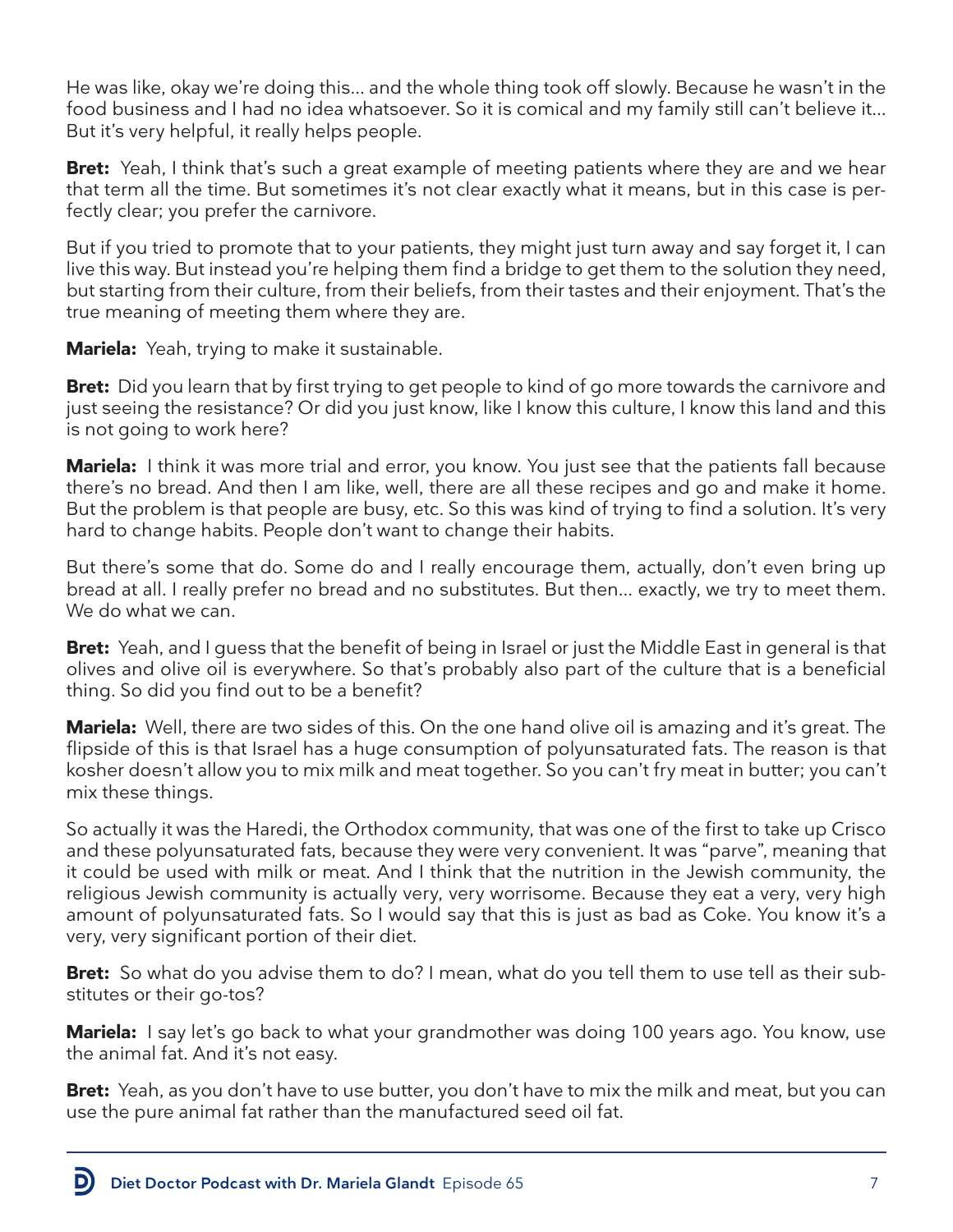# **Mariela:** Exactly.

**Bret:** And then I'm sure there's some resistance to that, because is not as easy. You can't just go to this store and buy cheaply off the shelves. Sometimes you have to make it on your own. So what kind of hacks do you have to help people succeed with that a little bit better?

**Mariela:** This is something that I struggle with. I see in the US you can buy tallow and things like this. Here you just can't.

**Bret:** There's your other business opportunity right there. As if you need more things to do, right?

**Mariela:** Let's partner up and we'll do it.

**Bret:** Very good. One of the other things I wanted to talk to you, but you gave a great talk at the... I think it was at Low-Carb Denver about reversing diabetes and sort of reawakening the pancreas. And so for those with type 2 diabetes, where their insulin output has now started to not match what they need. So initially the insulin is too high because of the insulin resistance, but eventually the pancreas gets tired so to speak, or starts to fail, and the insulin drops not to zero, but drops lower than it needs to be.

And you showed some really interesting data about being able to reawaken that pancreas. So tell us your approach to how you think about whether someone can reawaken their pancreas and regain pancreatic function to truly reverse their diabetes.

**Mariela:** First of all, one of the things that we know clearly is that how long you've had diabetes is a big predictor of how well you're going to be able to get off the meds and also how high those numbers were throughout your history. So the toughest patients are those that are, you know, A1c 13 for 10 years or more. And in those cases... I mean, we still can make a lot of progress. We can still really make a big difference; there's always some reawakening to do.

And this brings me back to also what kind of medications the patient's been on. Because if you've been on medications like glyburide or sulfonylureas and others like NovoNorm, I forget the American names... The mitiglinides. And any kind of medication that increases the production of insulin by the pancreas, actually squeezes the pancreas, it increases reactive oxygen species and actually kind of destroyed the pancreas.

So while it temporarily increases insulin secretion, it actually ends up destroying the pancreas. And in those patients, I tell them from the beginning, it's going to be very tough to really, truly reverse this right away. It's going to take a long time. So, first of all, the use of this medication is a problem... which now they are using them less and less, but still it's a problem, duration of diabetes and degree of how bad the diabetes is.

So these are the factors that lead me to this, but I'm very... Sometimes all you have to do is combine with the new medications. For example if you take these really tough, tough cases and you put them on a GLP-1 agonist, like for example Ozempic, and you add... you know, I like to keep metformin on for most people if they're willing to take it, because I almost don't consider it a drug. And if you keep metformin and you combine it...

And you know, sometimes I even use SGLT2, but you know, maybe every third day... you have to really tailor-made the treatment, you have to individualize it, no question, as long as you're checking ketones in those patients that are using SGLT2. But in my opinion you can most of the time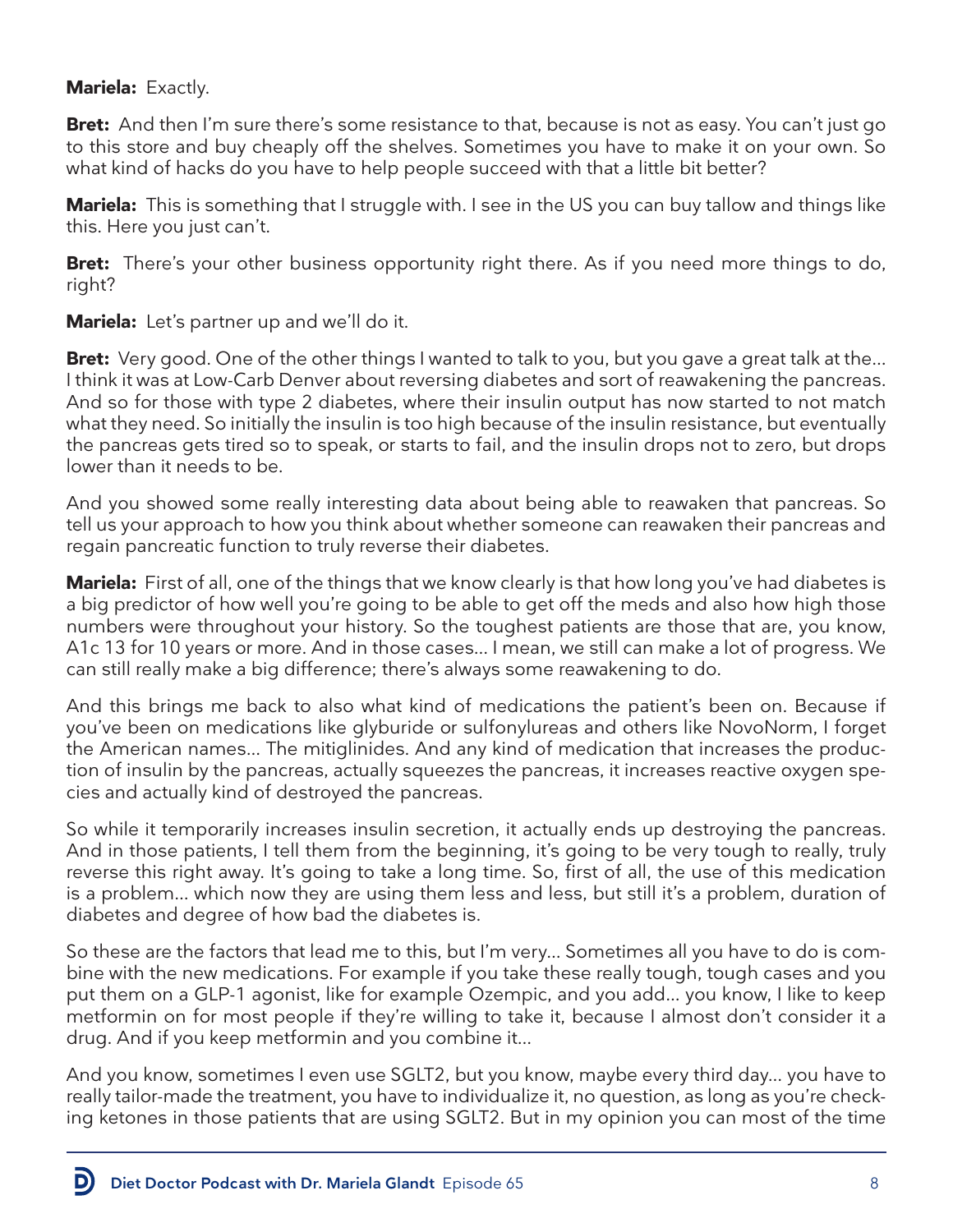get them off the insulin and have them, you know, combine that with the new drugs that kind of our thinking the same way the diet is. And then you can really make huge progress even in those patients that are really advanced.

**Bret:** That's so interesting because there are studies that look at, you know, reversal and remission of type 2 diabetes, which by the way was something we'd never even heard of before it seems like in your training, in my training, we'd never even encountered this.

But now we're talking about it and arguing about it, about whether we're doing a good enough job, whether we are really getting remission or reversal, you know, because people just love to find things to argue about, instead of just being in awe of the fact that we are actually discussing this topic and it's actually happening.

But one thing that really matters is how long you've had type 2 diabetes, what medications you've been on, and these are probably some of the things that get lost when you're just trying to lump people together and say what kind of effect are you having. So I think that's really interesting. I bet if you parsed out the populations that way, you would see a pretty dramatic difference in this concept of reversal or remission.

**Mariela:** Yeah and actually when you compare low-carb... the results from Virta for example, compared to a very low calorie diet, they do better in people that had longer diabetes. So when you compare head-to-head these types of trials. So, exactly like you said, I mean, the option is zero reversal. So if you see a 50% reversal, I think we should be very excited about it.

**Bret:** Yeah, and the other option is bariatric surgery which it's gotten much safer and easier on the patients over the years, but it's still a surgery. But that's probably all we had before low-carb diets for reversing type 2 diabetes. So do you see the same thing in terms of how long someone's had it and what medicine they've been on in terms of their ability to recover after bariatric surgery and reverse their diabetes?

**Mariela:** Yes, it's the same risk factors. So, it's the same thing. It's interesting because I used to send people for bariatric surgery before this and the surgeon was like, where have you gone? I very rarely send someone for surgery.

**Bret:** One thing that I find so interesting comparing low-carb diets to bariatric surgery is that the weight loss with bariatric surgery seems to be much greater and much faster. But the metabolic effects and the blood sugar control and the diabetes reversal is either the same or better for lowcarb diets, even without that extra weight loss. I find that so interesting.

**Mariela:** I mean, I haven't seen enough in my practice to say, because I really can't remember the last time, but... Yeah, again, it's not just about losing weight; it's where you lose the weight also, right?

**Bret:** Yeah, that's a great point. Now, you went so far I think in one of your articles to say we should never be using insulin on someone with type 2 diabetes.

**Mariela:** Wow, did I!

D

**Bret:** Did you? Or I'm making that up?

**Mariela:** I remember, I might have said that. I think it's wrong. It doesn't make sense that we should be treating type 2 with insulin. The funny thing is that I've evolved over time, because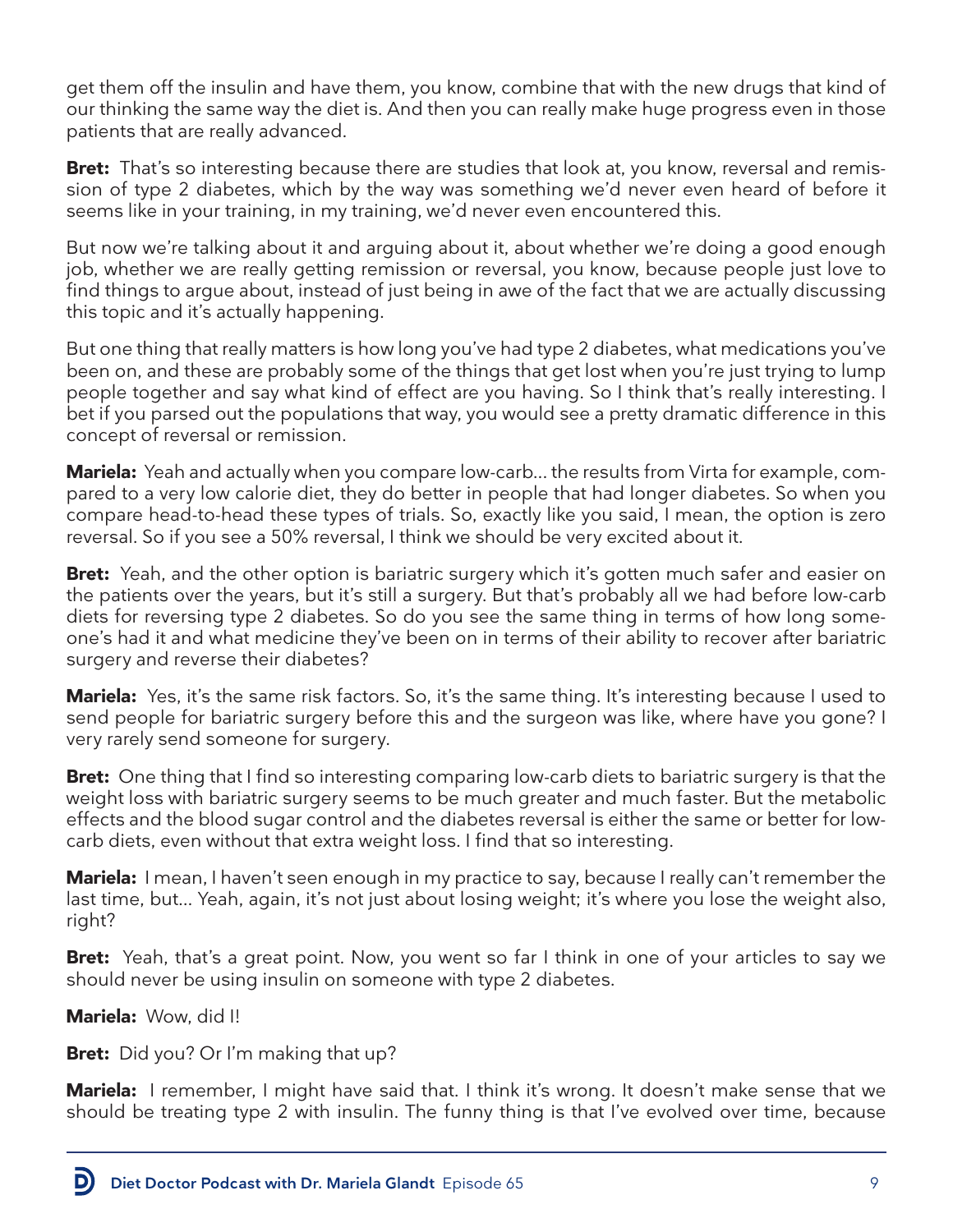I used to really give people insulin very intensive course to reverse the gluco-toxicity. Because this actually does help. When you normalize sugar levels, then the beta cells start to create more insulin.

So I used to give intensive insulin course and then change the... you know, keep on with medications, but it would give the boost to the pancreas to start secreting more insulin once you clear that gluco-toxicity. But it doesn't make sense. The problem is too much insulin, the body is rejecting that sugar and giving more insulin is just going in the wrong direction.

### **Bret:** Yeah.

D

**Mariela:** So that's why... I mean I don't remember ever starting insulin once that became totally clear to me. Of course, a lot of my patients are on insulin because they've come on insulin. So then I have to take them off slowly. And not always do I succeed, but most of the time it is doable. 90% of the time. Now, it would be wonderful if every patient with type 2 diabetes on insulin could come and see you.

That would be great. And then they would have an expert managing them, but obviously not everybody can. And some people who have type 2 diabetes and are on insulin want to start a low-carb diet to see the benefits. Their doctor may not be on board or supportive, but it can be dangerous if they do so.

So what kind of advice can you give? Obviously without giving direct medical device because this is just a podcast, not talking to any patients. But what kind of advice would you give to people of what to be wary of, what to look out for and how to do it safely?

**Mariela:** Well, I think because it's so powerful, it's such a powerful treatment, we have to be careful about hypoglycemia. So if you're taking insulin, then I would say just in case it's better to overshoot, meaning to have high glucose instead of low glucose as you're going through the transition. So I like to decrease insulin by about 30% to 50% depending on how strict the patient is going to be.

But if they're going completely to be very, very committed, then I like to cut insulin by about 50% from the beginning. And then you continue to decrease and decrease until it becomes obvious that they can come off of it. And one thing they need to understand is that every time you lower the insulin there's going to be a time period when the sugar might go up for a week or two.

But if you just stop bringing in the sugar into the body, it just keeps coming down afterwards. We adjust and it keeps going down.

The other medication, you really have to be careful about the SGLT2, because you can get into what's called diabetic ketoacidosis, which is basically an acidosis where the sugar looks good and you don't see that there's something wrong, but the insulin is so low that you can actually end up in the emergency room and it can be a really big deal.

**Bret:** Yeah, that can be life-threatening. So I think that's a very good thing to be wary of. Now, let's transition off of talking about management of type 2 diabetes to talk about, you know, where we are in today's world, where everything is Covid related, and rightly so.

And you've written some articles about Covid and sort of the relationship between metabolic health, type 2 diabetes and Covid. So, I'm curious, do you think this is just a prime opportunity for people to be more aware of metabolic health and about potential for low-carb nutrition? And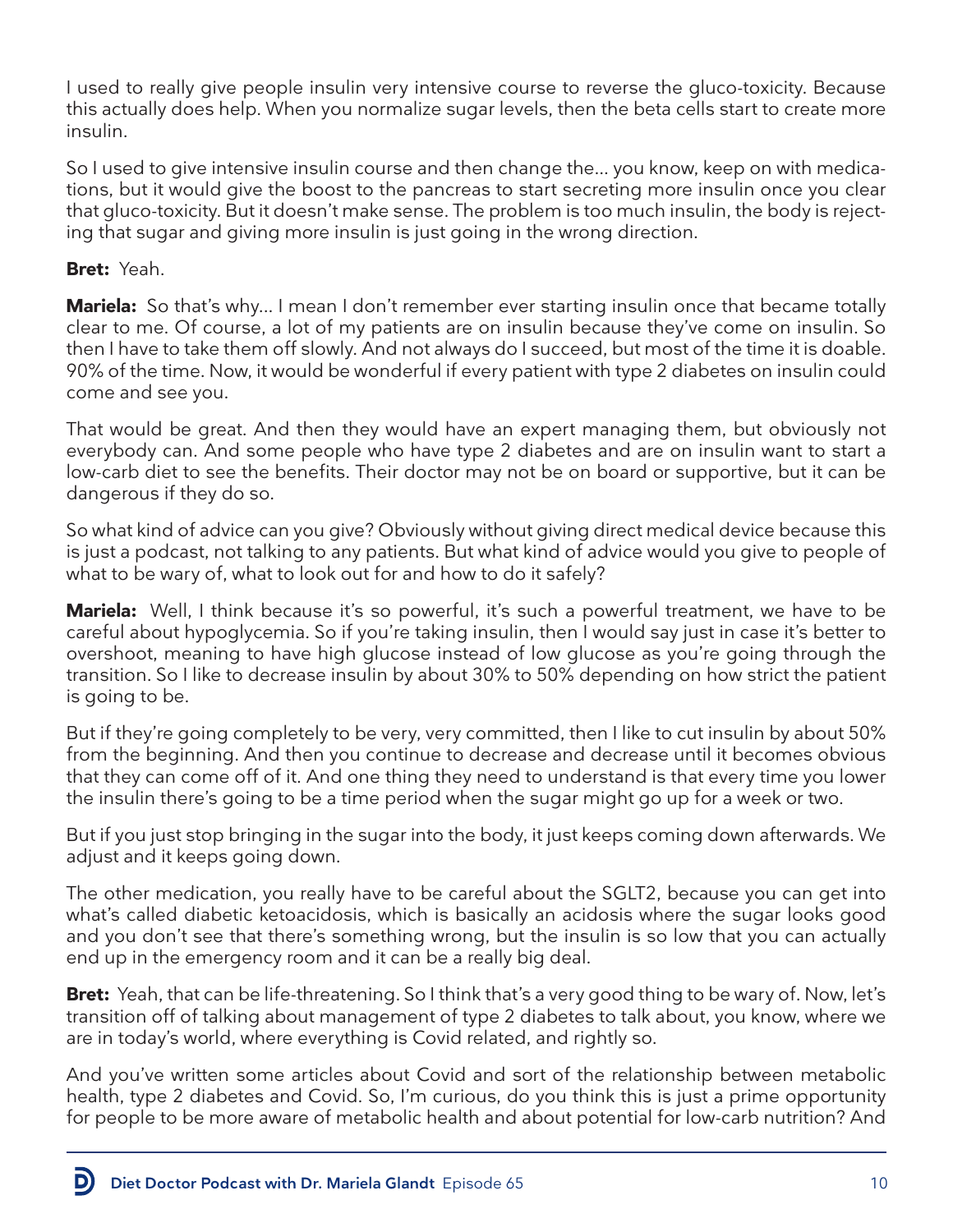what do we need to do to make people more aware of that?

**Mariela:** I don't know, trying everything I can, right? As you know, we started an NGO to bring awareness of this topic and we can talk about one hour later, but the bottom line is that it's amazing how we spend so much time talking about the vaccine and all of these things which are so super necessary in my opinion, but we have a natural vaccine in my mind, which is having a healthy immune system.

And well, we can't really say... there's a leap here... I can't guarantee that if you eat this way, if you eat low-carb, you're going to be immune from having severe Covid, of course, I can't make that statement. But what we can say is, let's look at the reverse. Let's look at the people who are dying from Covid. These are people that have cardiovascular disease, which to me is a different way of saying metabolic disease. You have people that are dying with hypertension, same thing, diabetes and obesity.

These are driving the mortality. And those who don't have it, they probably have it and they don't know it, I'm sure have high insulin levels I would say in a big percentage. I am sure of course there are other categories, but this is an overwhelming number, which is one of the reasons, I believe, in the US which has so much trouble with metabolic syndrome, this epidemic is hitting so hard.

So we know from studies that we can reverse metabolic disease in quite a short time. And we can do this and at least not put ourselves in the high risk category. So, yes, I'm trying to get this message across...

We are sitting at home feeling sorry for ourselves, when we can actually be taking care of ourselves and doing the thing that protects us the most also from Covid but also in the long-term. I think of it is a great opportunity to change the trajectory of things by just simply watching what you eat instead of eating those Cheetos and donuts and giving the nurses that are in the front lines, all this terrible food.

Let's feed our body what it needs to be eating and what it needs for nutrition and fix this. We can correct this metabolic problem. It's totally correctable. So it's like an epidemic on top of an epidemic and I really feel like this is an opportunity like you said, to bring this message across.

And unfortunately there's not a lot of ears that want to hear this message. It's really frustrating because it's not that sexy to say, you know. You have to watch what you eat, so it's not that interesting. It's not technological, it's not...

**Bret:** Right. And it's become pretty controversial because there are some strong voices that say oh, coronavirus isn't really something you need to worry about if you just take care of yourself and then it would disappear. And then there are others who say, how can you make that statement, you know, there are healthy people dying.

And so I'd like your sort of measured approach to it that you can guarantee that you're not going to have a problem with it. But since all the people are having a problem with that or have metabolic disease or the majority of the people, you just don't want to be in that camp. And then you would be so interesting to see that world.

How bad coronavirus is in that world. But we don't know and we are not going to have that opportunity. So we sort of do have to have that two-headed approach of, you know, the social distancing, the masks, the vaccines and working on your metabolic health. And if you do both then we're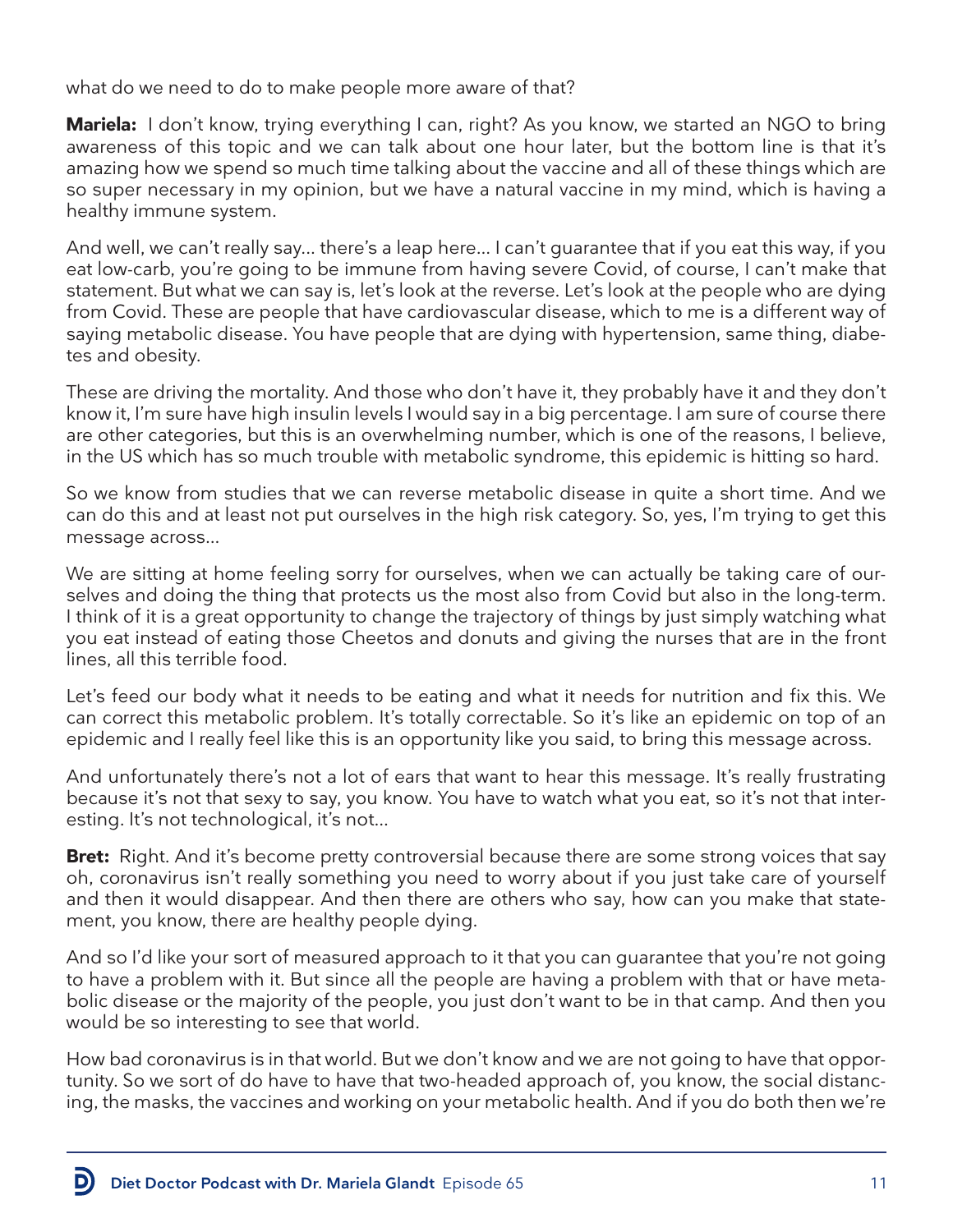almost certainly going to get out of this in a much better shape than if we didn't.

**Mariela:** I know. We tried to reach my friend Jessica Apple who has a low-carb website, called asweetlife.org. She has really been trying to reach the government and trying to say, you know, we're spending so much energy on technologies, etc., why don't we just spend a little bit of effort in trying to educate people on how to eat? Just a little bit.

**Bret:** Right.

**Mariela:** But we haven't succeeded.

**Bret:** Well, like you said, there are lots of people who need to hear this, but aren't open to hearing it and hopefully the tide may be changing, but we'll have to see.

While we are on the topic of Covid and vaccines, Israel has been in the news for like what a phenomenal job they're doing distributing the vaccine to people, in terms of the percentage of the population and the number of vaccines per thousand people, or whatever metric you look at, Israel's at the top.

United States is of course, way at the bottom. So what is Israel doing so well, and what can the rest of the world learn from Israel to get up to speed with the vaccinations?

**Mariela:** Yeah, well, first of all I think it's organized. There are only for HMOs in Israel. It's socialized medicine and it works, okay. Really in my opinion compared to what I've seen in the US, what a relief it is here, because everybody has coverage and it's a different world. It is it something that is right and I am so appreciative of it because I know the alternative. So, I think the way it's structured, it mobilized everybody in a very, very organized way and it was really shocking to see.

But because it's four HMOs and they are very organized and then they really took this very seriously and it's really... I have to agree, it's very impressive. And they have websites and everything is set up, and everything is rolling. And, you know, it leaves us behind.

**Bret:** Yeah, right. I've heard people talk about it and they said that in the US we're so concerned about making sure the people who are the front of the line get it and nobody else gets it yet. And like we're very protective of doing things in the right order. Whereas Israel, and I don't know if this is true or not, that they sort of have the structure of who they want to get first, but their priority is just get everybody.

So if someone walking on the street and you've got a couple of extra doses, you just pull the man and you jab it in the arm and they go about their way. I don't know if it's quite that informal but like that was sort of the explanation of the culture and the approach. Like rather than having to follow the rules, nobody step out of line, there are penalties if you step out of the line. Israel is was like I we to try and follow rules, but let's just get it done. Is that a fair representation?

**Mariela:** That's a pretty good representation of Israel.

**Bret:** In general.

D

**Mariela:** Exactly. So, yeah, but it also kind of depend on the HMO. So, some are stricter than others. But it's really fun to see... they started with the older population and the healthcare workers and now it's moving down the age groups and people are starting to breathe again. But the numbers are still going up. But we have to wait until...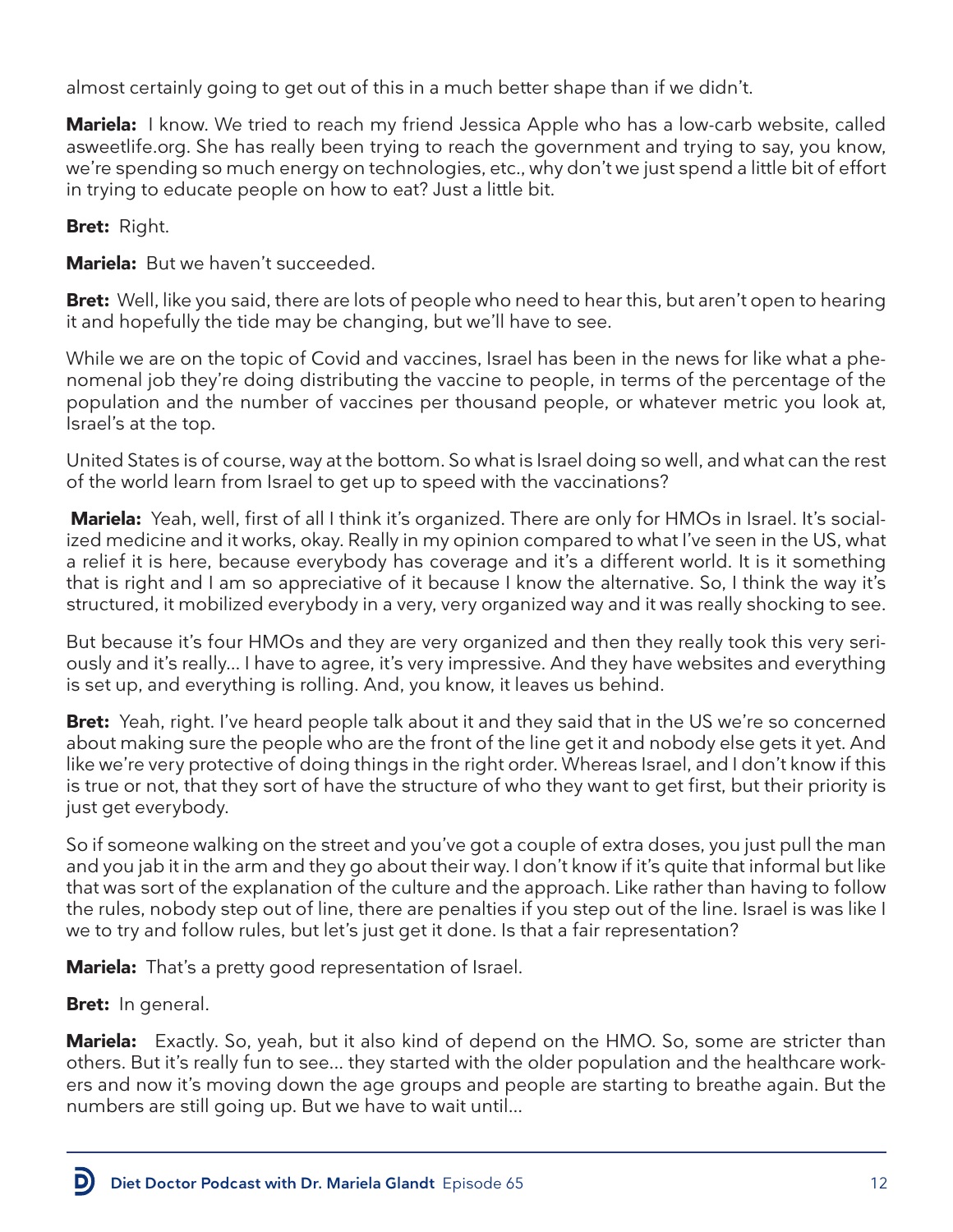**Bret:** So, it's interesting. Even with those vaccines the numbers are still going up.

**Mariela:** Yeah, but the numbers are going up right now. We are in a full quarantine. Like my kids are not going to school right now, everything is closed except the...

**Bret:** And that has its own negative impacts as we've learned. And that's other aspect of, you know, if we were healthier populations with lower metabolic disease, could we have avoided all the quarantines and sort of the harsher lockdowns and avoided some of those negative aspects? And again we won't know the answer to that question, but it's something we can certainly strive for.

#### **Mariela:** Yeah.

D

**Bret:** So, because of all this, you had a conference... was it the last year or two years ago, I forget... the first low-carb in Israel...

### **Mariela:** November.

**Bret:** November... so before the Covid crisis. And it was the first ever low-carb conference in Israel and there were like 500 people at this conference which I thought was just amazing for a first-time conference. What was your response to that type of attendance and interest?

**Mariela:** Oh my God, it was such a blast. Every time I think about it I just smile, because it was so much fun. A lot of the big shots came... volunteered to come to Israel. Donations came mostly from my patients and from people that cared about this topic. It was done at the Hilton. The donor said to me, do it in a place, do it in a real place where they'll take you seriously... So many people came together to make this happen.

Like 20 volunteers started working round-the-clock nonstop to get the word out. It was very ambitious to do a conference. Israelis are not used to pay for conferences, so for everybody to buy a ticket we lost money because we were subsidizing the ticket. But we wanted more people to come.

And then one of my best friends, Assaf Librati, who... Somehow we were able to be on the media. We were on the cover of the main newspaper of Israel. And it made sensation and then people just started coming and it was amazing. Now the people who organized the conference put a certain amount of chairs and they said... always 20% people show up... well, they had to open a separate room, like they had to open the auditorium, like the area, because there were not enough chairs.

They couldn't believe it. They also said to me, you know, after launch, everybody's going to go home. This is the way it is in every Israeli conference. And it was 5 PM and everybody was on the edge of their seats, I swear to you. The energy in the room was unbelievable. So anyway, we wish we could do that again in person, but we'll have to wait. In the meantime, we're launching our lecture series.

It's like a conference, but we decided to not overwhelm people on Zoom, we decided to do it as a lecture series starting February fourth with Robert Lustig and then every week we have another lecture. It's Ben Bikman, followed by Nina Teicholz, followed by Jason Fung, followed by Aseem Malhotra, and I'll get to you in a minute, and followed by Sarah Hallberg.

So these are the main six lectures and then all of them will be followed by experts such as your-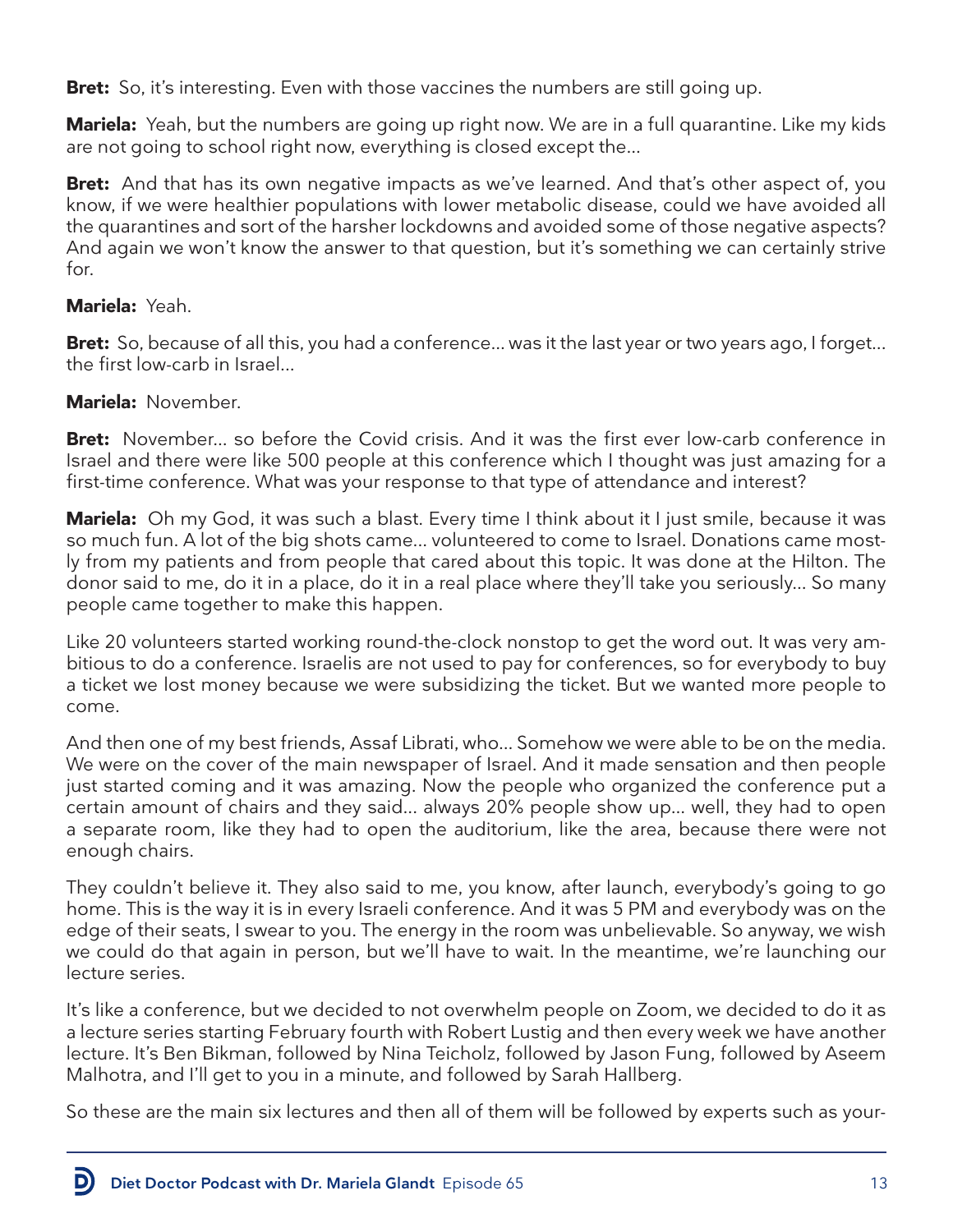self. And honestly, I've always wanted you to come for a lecture, but the thing is that I know how busy you are. So I'm just going to have to ask you to be on the panel.

**Bret:** Well, I am happy to take part, however I can take part, but I really like that structure because, I mean, one thing we've learned is like a full day of Zoom conferences is exhausting and like is so hard to do it. And it's sort of the new norm, the way of the New World, but it can be so challenging to do.

So, I like how you broke it up with one lecture and then the moderator and the expert discussion afterwards and one each week. And I haven't I haven't seen that in other conferences so I am really curious to see how that works and I think a lot of people are going to be interested in that format.

**Mariela:** I hope so, I hope it works and I really urge everybody to come in and listen and to sign up... it's metabolix.org.il. It's going to be really great. I mean there's some amazing people. It's, you know, the top stars of the field, so we're really looking forward to it. This is launching very soon.

**Bret:** Yeah, I look forward to that as well. So, we've got to learn a lot about you today and about your journey and about your thoughts on diabetes and insulin and low-carb nutrition and medications; we've done a roller coaster of all that. Any last thoughts that you want to leave our listeners with do you think would be important?

And of course where can they find you and learn more about you to see all the exciting stuff and your conference and your products and all that?

**Mariela:** I think that what's so exciting is that our health is in our hands. And I think that this message is very, very empowering. And we don't have to be sick. We don't. We can just grow old and die from old age, we don't have to be metabolically sick, which is the condition that we find in ourselves now overwhelmingly.

And I think once you start to understand it, understand that eating this way... It seems extreme because not that many people are doing it. But the more people do it, then it's not an extreme diet. It's a tasty, satisfying way of living. And it also is a positive feedback cycle, because once you see that you can make this change, you see that you can make a lot of other positive changes in your life. It's not isolated.

It's part of having a better quality life in general. Your sleep, your sex life, your human relationships... all of this is part of the big picture that comes together and I think this step is actually the easiest one to make, because it's... I always start with the food... because it's actually not that complicated. So, first of all I think that once you understand how much power you have, you can you can really do it.

And I love Diet Doctor, I owe so much to Diet Doctor for teaching me so much, for getting me involved in all of this. And, you know, I really thank you, guys, I think you do an amazing job. It's wonderful.

**Bret:** Thank you. Great. So, where can people find more about you online?

**Mariela:** So, metabolix, you go to Facebook for metabolix, or can sign up on metabolix.org.il. Eatsane is the name of the bread, E-A-T-S-A-N-E. I think you have to look up Eatsane bread, we're about to launch that. So, that you need to look for. And I might have a new website, but it's not in